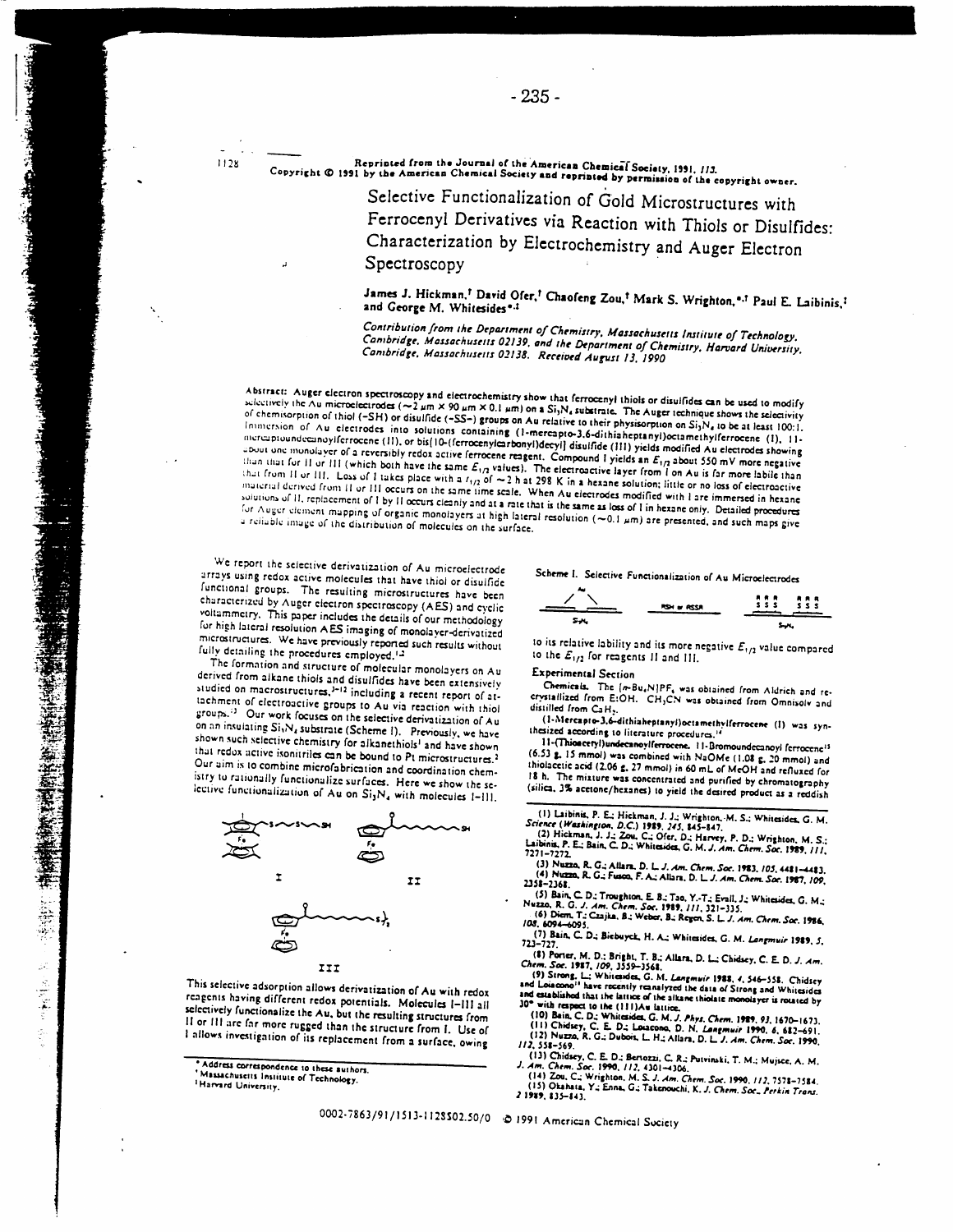$\omega$  is a similar .

## Paincromanzation of Gold Microstructures

orange solid (5.50 g, 12.8 mmol, 85% yield): mp 55–56 °C; <sup>1</sup>H NMR<br>(CDC)<sub>1</sub>)  $\phi$  4.76 (t, J = 2.Hz, 2.H), 4.47 (t, J = 2.Hz, 2.H), 4.17 (t, 5 11), 2.84 (t, J = 7 Hz, 2 H), 2.67 (t, J = 7 Hz, 2 H), 2.30 (s, 3 H), 1.65 (m. 2.11), 1.6 (m. 2.11), 1.3-1.4 (m. 12.11). Anal. Calcd (found) for C<sub>21</sub>H<sub>12</sub>FeO<sub>2</sub>S: C, 64.48 (64.50); H, 7.53 (7.61); Fe, 13.04 (12.50); S,  $7.4X(7.89)$ 

11-Mercaptoundecanoylferrocene (II), 11-(Thioacctyl)undecanoylferrocene (5.04 g. 11.8 mmol) was combined with 50 mL of degassed absolute FIOH and 5 mL of concentrated HCI and refluxed for 2 h. The solution was concentrated, and II was obtained by chromatography solution was concentrated, and 11 was obtained by extrematography<br>
(silica, 5% acctone/hexanes) in 61% yield (2.76 g, 7.1 mmol): mp 57-58<br>  $^{\circ}$ C; 14 NMR (CDCl<sub>3</sub>) à 4.76 (t,  $J = 2$  Hg, 2 H), 4.47 (t,  $J = 2$  Hg, 2<br>
11), Anal. Calcd (found) for C<sub>21</sub>H<sub>30</sub>FeOS: C, 65.28 (65.38); H, 7.83 (7.62); Fc. 14.45 (14.16); S. 8.30 (8.39).

Bis[10-(ferrncenvicarbonyl)decyl] disulfide (III). II-Mercapioundozinoylferroeene (0.56 g, 1.45 mmol) was dissolved in absolute EiOH and titrated with an EIOH712 solution until a brown color persisted. The solution was concentrated, and III was obtained by chromatography (silica, 2% acctione/hexands followed by 5% acctione/hexands) in 75%<br>yield  $(0.42 \text{ g}, 0.54 \text{ mmol})$ ; mp 64-65 °C; H NMR (CDCI<sub>3</sub>) 4 4.76 (t<sub>i</sub>  $J = 2.112, 4.11, 4.47$  (t,  $J = 2.112, 4.11, 4.17$  (k, 10.14), 2.67 (t, 10.14)<br>
14.2.4.1111, 2.66 (t,  $J = 7.112, 4.11$ ), 1.65 (m, 8.11), 1.3-1.4 (m, 24.11) Anal. Calcd (found) for C<sub>42</sub>H<sub>38</sub>Fe<sub>2</sub>O<sub>2</sub>S<sub>2</sub>: C, 65.45 (64.91); H, 7.59  $(7.43)$ 

Electrodes and Surface Modification. The microelectrode experiments were carried out on arrays of eight individually addressable parallel Au nuclearized set  $\sim$  2 um wide,  $\sim$  90 um long,  $\sim$  0.1 um thick) separated from each other by  $\sim$  1.4  $\mu$ m on a flat  $Si_3N_4$ -coated Si substrate.<sup>14</sup> The leads connecting the microelectrodes to macroscopic bonding pads were<br>energy ultited beneath an additional layer of Si<sub>3</sub>N<sub>1</sub>. Macroelectrodes consisted of 2000 Å of Au (99.999%) evaporated onto 100-mm diameter Si wafers couted with a 100-A adhesion layer of Cr. The Au-coated wafers were cut into approximately 1 cm x 4 cm pieces. Contact for electrochemical experiments was made by using alligator clips. Both the macroelectrodes and microelectrode arrays were cleaned by first soniexting for  $\sim$  10 min in each of the three solvents in the order of increasing<br>polarity (hexane, accione, and CH<sub>3</sub>OH). The sonication was followed by a plasma treatment in a Harrick PDC-23G plasma cleaner; the electrodes were treated for 3 min in a flowing O2 plasma, 0.3 Torr at medium power (40 W), and I min in a flowing H<sub>2</sub> plasma, 0.5 Torr at low power (30 W). The pretreatment procedure used to clean the Au results in reproductible derivatization with I-III for macroelectrodes. For microclectrodes, however, less reproducibility is found, owing to difficulties in removing residual photoresist from the microfabrication process. Immediately upon removal from the plasma cleaner, electrodes were immersed in a deoxygenated 1 mM solution of 1, 11, or 111 in the ap propriate solvent [hexane for I, tetrahydrofuran (THF) for II, and 20:1 hexane/EtOH for HII for approximately 24 h. After derivatization, the electrodes were rinsed with CH3CN and characterized by electrochemical methods and surface spectroscopy.

Electrochemical Methods. Electrochemical measurements were carried out with a Pine Instruments Model RDE-4 bipotentiostat. Voltammetric traces were recorded by using a Kipp and Zonen Model 8D 91 XY recorder. Linear sweep cyclic voltammetry was performed in CH<sub>2</sub>CN/0.1 M [mBu<sub>2</sub>N]PF<sub>6</sub> at 258 or 298 K in Ar-purped solutions. Pt gauze was used as a counter electrode and oxidized Ag wire as a quasi-reference. The electrodes were then rinsed with CH3CN and placed in the appropriate deoxygenated solution or prepared for surface analysis

Auger Electron Spectroscopy. Auger electron spectroscopy (AES) was<br>done by using a PH1 660 scanning Auger microprobe. Samples were grounded to copper tape with Ag paint, and the tape was affeced to the spectrometer stage with metal screws. Obtaining Auger electron spectral data for molecular monolayers, particularly element maps at high lateral resolution (~0.1 um), proved to be difficult. Conditions necessary to analyze molecular monolayers by AES at high lateral resolution are presented in the results section (vide infra).

#### **Results and Discussion**

a. Electrochemical Behavior of Au Macro- and Microelectrodes Modified by Renction with I-III. Reaction of I, II, or III with Au surfaces results in the persistent attachment of reversibly redox active molecules. The presence of redox active molecules can be established by linear sweep cyclic voltammetry in CH3CN/0.1

[16] Kittleson, G. P.; White, H. S.; Wrighton, M. S. J. Am. Chem. Soc.<br>1984, 106, 7389-7396.

J. Am. Chem. Soc., Vol. 113, No. 4, 1991 1129

道德之

法国通信法

**Randella** 







Figure 2. Cyclic voltammetry of eight Au microelectrodes derivatized with a 1 mM solution of 111 in 20:1 hexane/EIOH for 48 h.

M [n-Bu<sub>4</sub>N]PF<sub>4</sub>. Figures 1 and 2 show data for Au microelectrode arrays modified by reaction with I and III, respectively. Modification of Au microclectrodes with II gives a response indistinguishable from that found for III with respect to coverage and  $E_{1/2}$  for the surface-confined redox molecule. Qualitative studies show, however, that II reacts more rapidly than III, consistent with earlier studies concerning the relative reactivity of thiols and<br>disulfides toward Au.<sup>17</sup> Electrochemical behavior of Au macroelectrodes is the same as that for Au microelectrodes and

(17) Bain, C. D.; Whitesides, G. M. Langmuir 1929, 5, 723-727.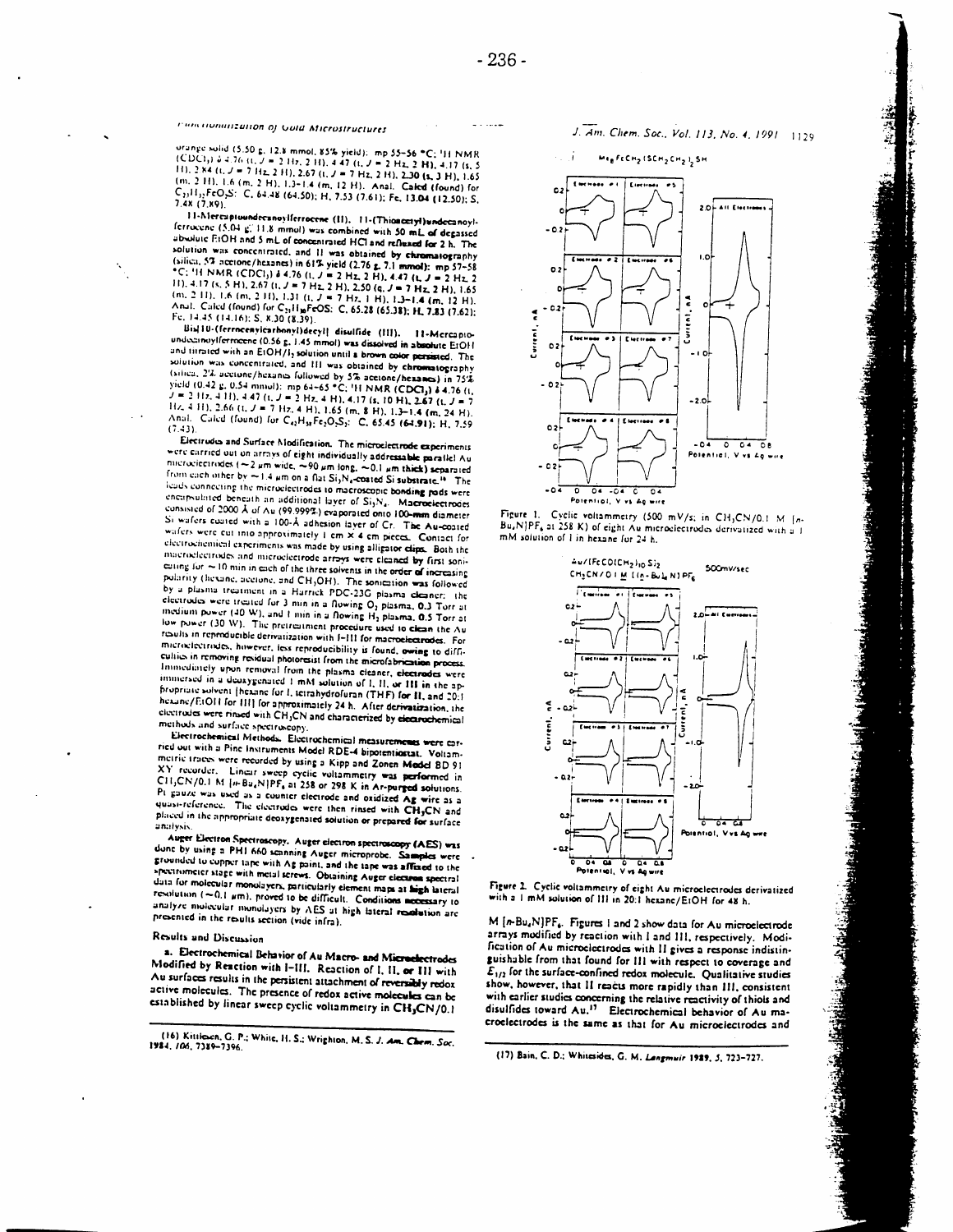# 1130 J. Ani. Chem. Soc., Vol. 113, No. 4, 1991

consistent with reversible electrochemistry found for Fe(CH<sub>2</sub>), SH or FcCO<sub>3</sub>(CH<sub>3)11</sub>SH (Fe = ferrocenyl) bonded to Au macroelectrodes.<sup>13</sup> The electrochemical response in Figures 1 and 2 shows a somewhat larger charging current than might be expected. The larger charging current is attributed to capacitance associated with the Si<sub>1</sub>N<sub>4</sub> encapsulating layer over the leads used to address the microclectrodes.

Part of the significance of the data in Figures 1 and 2 is the demonstration of the electrode-to-electrode reproducibility of coverage of electronetive material. Each of the eight individually addressable microelectrodes shows nearly the same amount of electroactive material for a given derivatizing reagent, based on the integral of the current-potential curve corresponding to the Faradaic current for oxidation and reduction of the ferrocene centers. In Figure 1 the eight microelectrodes derivatized with I show an average coverage of  $(3.1 \pm 0.3) \times 10^{-10}$  mol/cm<sup>2</sup>. whereas the data for III in Figure 2 show somewhat larger average<br>coverage of  $(4.6 \pm 0.2) \times 10^{-10}$  mol/cm<sup>2</sup>. The electrode-toelectrode variation is modest, but it should be emphasized that the pretreatment of microelectrode arrays does not always successfully remove residual photoresist from the microfabrication. Superior reproducibility is found for Au macroelectrodes, compared to microelectrodes, with respect to consistency of coverage of redox active material. The larger coverage of redox material from H or Ill compared to that from I is a general finding and is expected on the basis of steric considerations. However, the layer on Au from the long-chain molecules II or III might dissolve some additional H or III, thereby giving some additional electroactive material not bound by a Au-S interaction.<sup>18</sup> Such behavior is less likely for molecular layers from I, owing to the short chain. The absolute coverage of a close-packed monolayer of long-chain alkyl thiol on (111)Au crystals is estimated to be 7.7 x 10<sup>-10</sup> mol/cm<sup>2.9</sup> Other workers have found that ferroceny! aikyl thiols give a monolayer coverage of  $\sim 4.5 \times 10^{-10}$  mol/cm<sup>2</sup>.<sup>13</sup> in close accord with our data for surfaces derivatized with H or Ш

The cyclic voltammetry of Au electrodes derivatized with I, II, or III in CH<sub>3</sub>CN/0.1 M [n-Bu<sub>4</sub>N]PF<sub>e</sub> at 298 K shows persistent attachment of the ferrocenyl-based reagents. Repetitive cycling between the reduced and oxidized forms of the molecules results in little or no loss of electroactive material on the time scale of 1 h, but long-term changes do occur (vide infra). The durability of electrodes modified with I, II, or III is sufficiently great that , routine electrochemical characterization is possible. The  $E_{1/2}$ values, taken to be the average position of the anodic and cathodic waves, are +0.2, +0.8, and +0.8 V vs Ag quasi-reference for surface-confined ferrocenyl centers derived from I, II, and III, respectively. The more negative value of  $E_{1/2}$  for l is consistent with the presence of the eight electron-releasing Me groups on the cyclopentudienyl rings. For electrodes modified with I, the anodic and cathodic peaks have different shapes (Figure 1), consistent with changes in the structure of the electroactive monolayer film upon oxidation. In contrast, the cyclic voltammetry waves for H and III are more symmetrical, consistent with smaller changes in monolayer film structure upon oxidation. The differences between electrodes modified with I vs II or III could be due to the importance of chain-chain interactions in maintaining a constant monolayer film structure. The peak-to-peak separation in the cyclic voltammograms at 500 mV/s is  $<$ 60 mV and close to 0 mV at 100 mV/s. The peak currents are proportional to sweep rate up to at least 1 V/s, in accord with fast electron transfer from the bound molecules to the electrodes. Though detailed comparisons have not been made, the cyclic voltammetry response in aqueous electrolyte (pH 0-10) of Au electrodes modified with H or HI is qualitatively the same (shape and position) as that in CH<sub>3</sub>CN/0.1 M [n-Bu<sub>4</sub>N]PF<sub>6</sub>. We conclude that reagents 1-111 all represent viable reagents for the functionalization of Au electrodes with well-behaved, ferrocenebased redox systems.







b. Proof of Selective Binding of I-III to Au vs Si<sub>3</sub>N<sub>4</sub>: Auger Electron Spectroscopy. Auger electron spectroscopy (AES) has proven to be a useful technique for characterization of electrodes modified with molecular materials.<sup>19</sup> We have used AES to establish that molecules I-III bind selectively to the Au microelectrodes and not to the  $\mathrm{Si}_3\mathrm{N}_4$  substrate, as shown in Scheme 1. This result is expected, on the basis of our earlier demonstration of such selective binding of simple alkanethiols on Au vs Si<sub>3</sub>N<sub>4</sub>. From quantitative AES studies on the Au and Si<sub>3</sub>N<sub>4</sub> after derivatization with I, II, or III we find that the selectively for the Au is at least 100 to 1.

One particularly compelling analytical method is to record the relative concentration of sulfur over the surface of the microelectrode array. So-called Auger element maps reveal the location of surface-confined molecules relative to the Au microstructures. Figure 3 shows a map for S, Si, and Au along with a scanning electron micrograph of a Au microelectrode array derivatized with 1. The brighter regions in a given map correspond to higher concentrations of the element assayed. The important conclusion is that the S shows high concentration in the same region where Au is detected and S is not detectable in the region where  $Si$  (from  $Si_1N_d$ ) is detected. We thus conclude that I reacts selectively with Au surfaces and not with the Si<sub>1</sub>N<sub>4</sub>.

j.

<sup>(18)</sup> Bunding Lee, K. A.; Mowry, R.; McLennan, G.; Finklea, H. O. J.<br>Eleciruanal. Chem. 1988, 246. 217-224.

<sup>(19) (</sup>a) Hubbard, A. T. Chem. Rev. 1988, 88, 633–656. (b) Bruce, J. A.;<br>Wrighton, M. S. J. Am. Chem. Soc. 1982, 104, 74–82. (c) Bruce, J. A.;<br>Wrighton, M. S. J. Electroanal. Chem. 1981, 122, 93–102.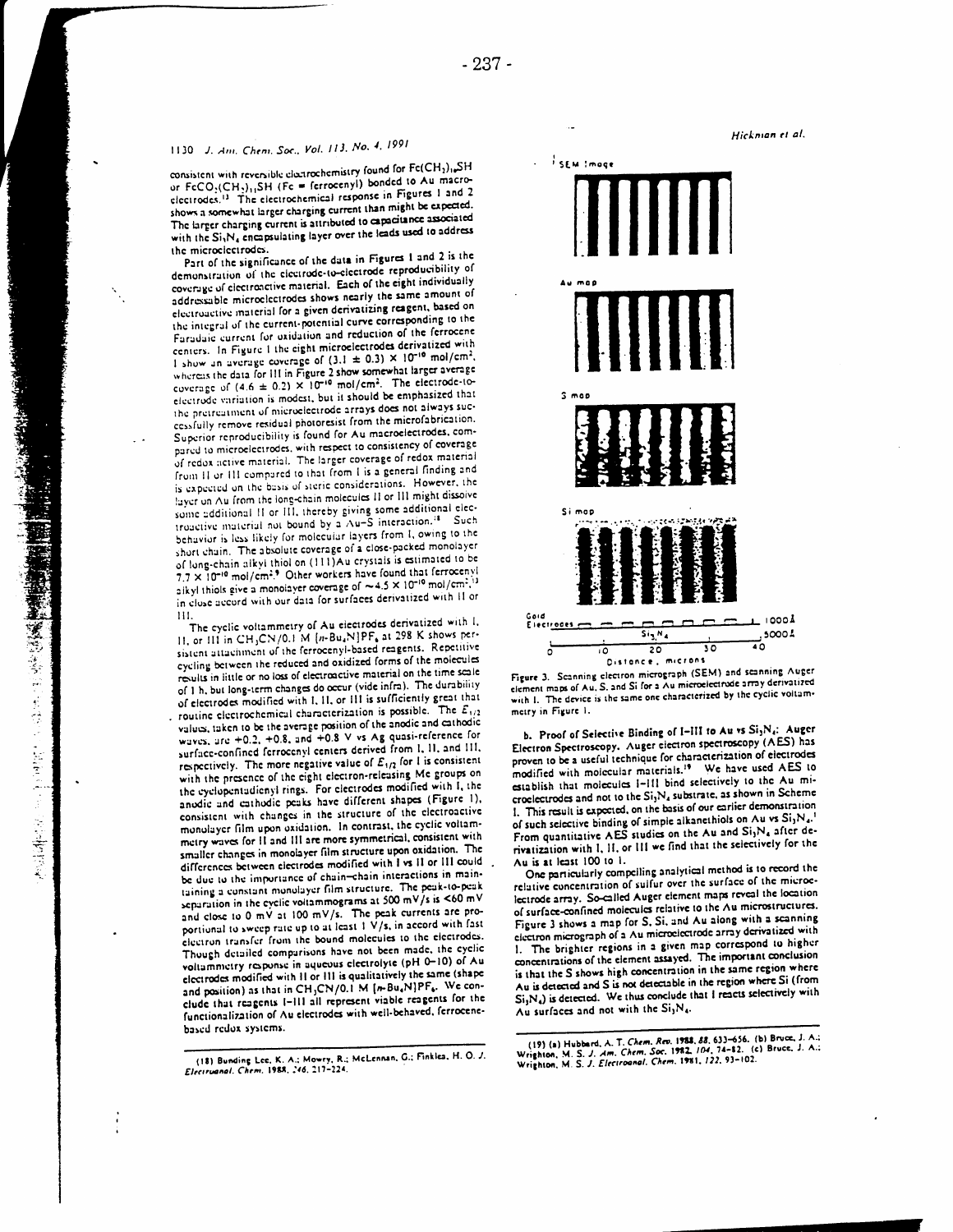



Figure 4. Auger scans (90-250 eV) of a Au microelectrode surface derivatized with CH<sub>3</sub>(CH<sub>3</sub>)<sub>1</sub>,SH (top), clean Au (middle), and a clean Si<sub>1</sub>N<sub>e</sub> surface (bottom). Note different vertical scales for the Au and  $\overline{S_{12}N_{4}}$ . P, and P<sub>2</sub> are the points used in mapping S (cf. Figure 3 and text).

Auger element mapping at high lateral resolution for organic monolayers is difficult, owing to low signal, to e" beam-induced degradation from high beam current densities and high voltages, and to drift of the instrument during the time  $(-2-4)$ h) required to map a  $\sim$ 30 × 30  $\mu$ m region at  $\sim$ 0.1- $\mu$ m resolution. The surface spectroscopy is also complicated by surface charging of the insulating substrate. Surface charging is a problem common in Auger electron microscopy, and we have minimized this problem by tilting the sample such that the e" beam makes an angle of 40-60% with the plane of the surface.<sup>29</sup> Sample degradation has been minimized by use of low beam currents (0.1-5 nA) with beam voltages of 8-10 kV. Low beam voltages minimize damage, but the higher values help to overcome surface charging. Although exact parameters used vary somewhat from sample to sample, at high lateral resolution the beam diameter is always  $\sim$  100 nm. This diameter results in a large beam current density:  $\sim$  1-65 A/cm<sup>2</sup>. The actual dose to a given sample area obviously depends on the time to acquire an adequate signal-to-noise ratio. To obtain our element maps, the  $\sim$ 30 × 30  $\mu$ m region to be investigated was typically scanned in a line-by-line fashion taking 170 equally spaced data points per line. Generally, 170 lines were scanned. giving a total of 28 900 pixels in the map. The time to obtain good signal-to-noise maps for elements unique to the organic monolayer (e.g., S) varied, but typically recording the entire map required 2-4 h. Thus, the residence time for each pixel of the map is 0.25-0.5 s. The conditions used thus mean that each pixel of the map could have received a dose of as much as 2 x 10<sup>-14</sup> mol of electrons, while each pixel would have at most  $\sim$  8  $\times$  10<sup>-20</sup> mol of a molecular monolayer from I, II, or III. Clearly, equivalent Auger signal-to-noise ratios for routine analysis of molecular monolayers on macroscopic surfaces will involve qualitatively less dose per molecule than needed for our high lateral resolution mapping. The viability of our methodology has been established by demonstration of sample-to-sample repeatability.

Mapping S on Au is further complicated by the overlap of a Au peak with the strongest peak for S. Figure 4 shows the Auger spectra of the Si<sub>3</sub>N<sub>4</sub> and Au regions of an array derivatized with I and includes the spectrum for the Au after it was cleaned with

(20) Briggs, D.; Seah, M. P. Practical Surface Analysis by Auger and<br>X-ruy Photoelectron Spectroscopy, Wiley: New York, 1983; pp 234-235.



Figure 5. Cyclic voltammetry (CH<sub>2</sub>CN/0.1 M [n-Bu<sub>4</sub>N]CIO4: 500  $mV/s$ ) of a Au electrode derivatized with I (left) and then exposed to a 1 mM solution of 11 in hexane for 1.25 h (middle) and the same electrode after 3.25 h in a hexane solution of II (right). At 19 h, II has completely replaced I on the surface.

 $\frac{1}{2}$ 

an Ar ion beam to remove the S-containing molecule. The procedure used in mapping S is to first record the counts at the energy corresponding to the S peak, P<sub>1</sub> in Figure 4, for each pixel of a line. The counts on the high-energy side of the S peak at an energy chosen to correspond to a maximum in the Au spectrum.  $P_2$  in Figure 4, are then recorded for each pixel of the line.  $P_1$  and  $P_2$ in the spectrum for clean Au correspond to maxima for the interfering Au peaks.  $P_1$  for clean Au is always lower than  $P_2$ . It is important to note that the comparison of  $P_2$  and  $P_1$  is made<br>after baseline correction. Accordingly, when  $P_1 > P_2$ , we conclude S to be present for a given pixel, and the brightness in the map is proportional to  $P_1/P_2$ . The  $Si_3N_4$  surface has no interfering Auger signals, and detection (or lack) of S is unambiguous. The important point is that by selecting  $P_2$  to be at the maximum of a Au peak that is larger than the interfering Au peak at  $P_1$ , we can unambiguously detect S on Au by concluding S to be present to the extent  $P_1$  exceeds  $P_2$ . If anything, our procedures underestimate the amount of  $S$  on  $Au$ . Thus, the element maps shown in Figure 3, and those acquired earlier<sup>1</sup> for alkanethiols on  $Au/Si<sub>1</sub>N<sub>4</sub>$ , are reliable images of the distribution of S-containing molecules over the surface.

It is significant that our Auger mapping technique represents a way to obtain elemental composition of a molecular monolayer on a surface at very high lateral resolution ( $\sim$ 0.1  $\mu$ m). In principle, secondary ion mass spectrometry (SIMS) could vield similar resolution, but such experiments have not yet been reported. X-ray photoelectron spectroscopy (XPS) could likewise be workable, in principle, but techniques to focus an X-ray beam to small spot sizes are still being developed. Scanning Raman microscopy and FTIR microscopy, important tools for establishing molecular structure on surfaces, are limited in lateral resolution by the wavelength of light. Thus, the Auger mapping technique stands as an important method for determining surface distribution of molecular reagents.

c. Reactivity of Surfaces Functionalized with I or II. As noted above, Au electrodes functionalized with I, II, or III yield durable, reversible redox systems. The durability of electrodes derivatized with I was, however, much less than that of electrodes derivatized with II or III. We have carried out some preliminary studies of exchange chemistry with I and II to begin to establish factors controlling rates and equilibrium positions in such systems.

One significant set of results is summarized by the data in Figures 5 and 6. Figure 5 shows the behavior of a Au electrode first modified with I and then exposed to 1 mM II in hexane at 298 K. The cyclic voltammetry indicates loss of the response attributed to I and growth of a signal for II. Importantly, the rate of loss  $(t_{1/2} \sim 2 \text{ h})$  of I is the same for an electrode exposed to hexane only (Figure 6). For the electrode first exposed to I and then exposed to II, the response is ultimately only that of II, showing the same coverage that would be found for an electrode derivatized initially with only II. Derivatization of a Au electrode with a 1:1 hexane solution of I and II yields an electrochemical response showing mainly (>95%) II, even at short ( $\sim$ 1 h) derivatization times. For Au initially derivatized with II and then